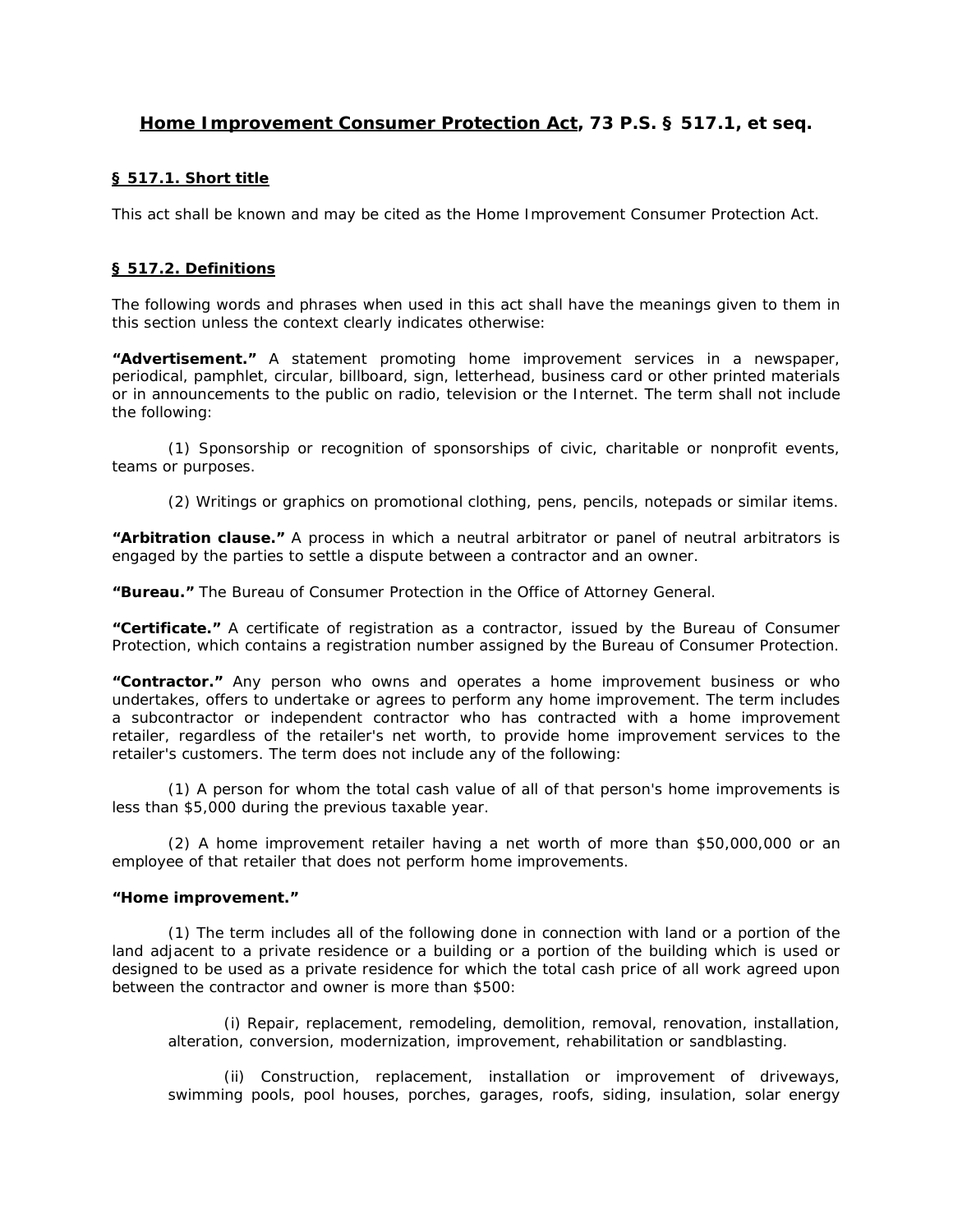systems, security systems, flooring, patios, fences, gazebos, sheds, cabanas, landscaping of a type that is not excluded under paragraph (2)(vi), painting, doors and windows and waterproofing.

(iii) Without regard to affixation, the installation of central heating, air conditioning, storm windows or awnings.

(2) The term does not include:

(i) The construction of a new home.

(ii) The sale of goods or materials by a seller who neither arranges to nor performs, directly or indirectly, any work or labor in connection with the installation or application of the goods or materials.

(iii) The sale of services furnished for commercial or business use or for resale, if the service takes place somewhere other than at a private residence.

(iv) The sale of appliances, including stoves, refrigerators, freezers, room air conditioners and others which are designed for and are easily removable from the premises without material alteration.

(v) Any work performed without compensation by the owner of the owner's private residence or residential rental property.

(vi) Any work performed by a landscaper certified by the Department of Agriculture under the act of December 16, 1992 (P.L. 1228, No. 162)<sup>1</sup>, known as the Plant Pest Act, except to the extent that the work involves any of the following at a private residence:

(A) The construction, replacement, installation or improvement of buildings, driveways, swimming pools, porches, garages, roofs, siding, insulation, solar energy systems, security systems, flooring, patios, nondecorative fences, doors, lighting systems, concrete walkways and windows.

(B) The placement of retaining walls, fountains or drainage systems.

(vii) Emergency work pursuant to section 7 of the act of December 17, 1968 (P.L. 1224, No. 387) $^2$ , known as the Unfair Trade Practices and Consumer Protection Law.

(viii) The conversion of existing commercial structures into residential or noncommercial structures.

**"Home improvement contract."** An agreement between a contractor, subcontractor or salesperson and an owner for the performance of a home improvement which includes all agreements for labor, services and materials to be furnished and performed under the contract.

**"Home improvement retailer."** A person, whether or not the person is registered under this act, who sells materials for use in home improvement contracts.

<sup>1</sup> 3 P.S. § 258.1, *et seq*.

<sup>2</sup> 73 P.S. § 201-7.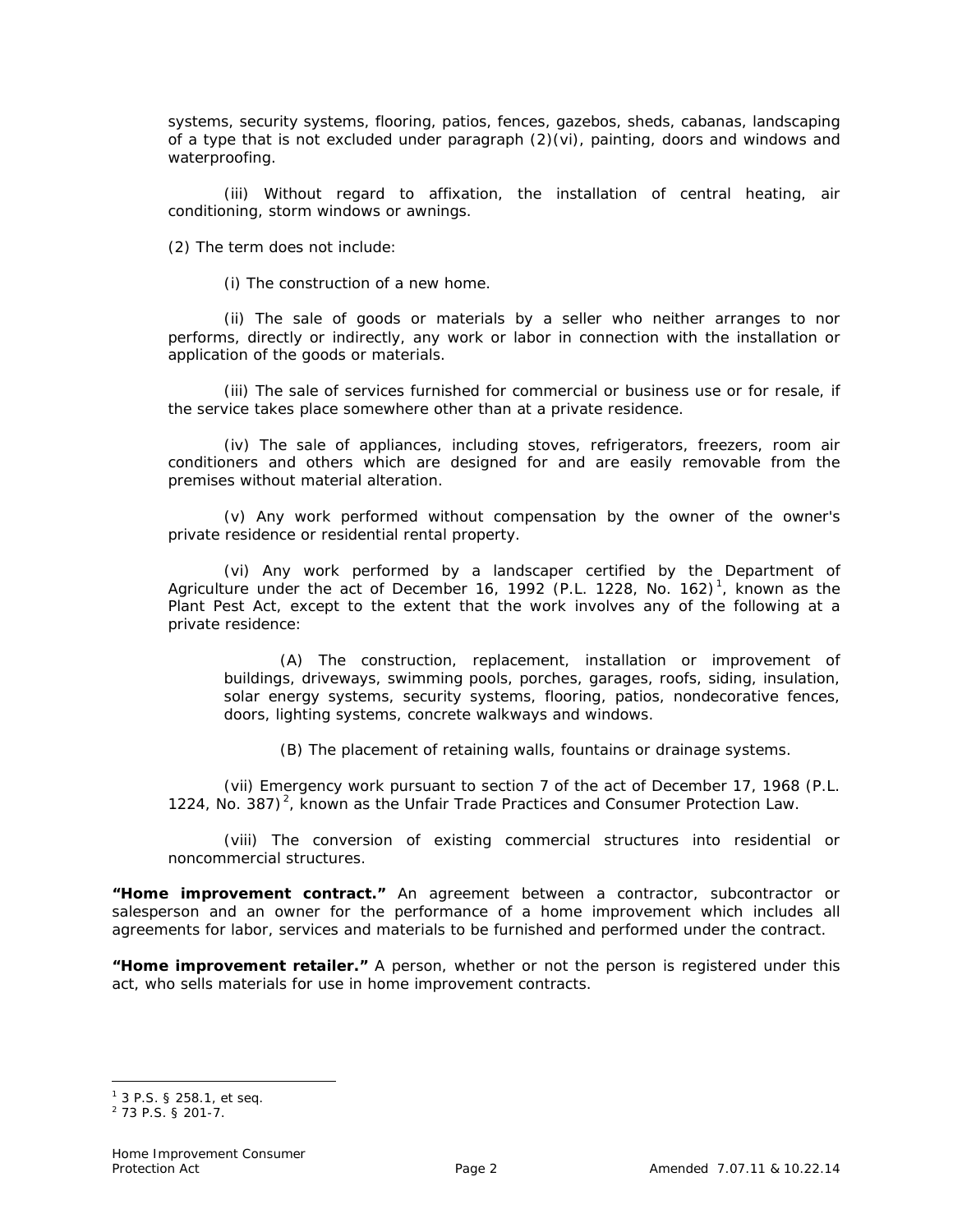#### **"Owner."**

(1) The term includes any of the following:

(i) An owner of a private residence, including any person authorized by an owner to act on the owner's behalf to order, contract for or purchase a home improvement.

(ii) A person entitled to the performance of the work of a contractor pursuant to a home improvement contract.

(2) An owner of a private residence shall not be required to reside in the residence to be deemed an owner under this act.

(3) A person who owns three or more private residences in this Commonwealth shall not be deemed an owner except with respect to the person's primary residence or the part of the building which houses the primary residence of the owner and those private residences the person uses for personal recreational purposes.

**"Person."** An individual, partnership, limited partnership, limited liability company, joint venture or corporation.

**"Private residence."** Any of the following:

- (1) A single family dwelling.
- (2) A multifamily dwelling consisting of not more than two units.

(3) A single unit located within any multifamily dwelling, including condominiums and cooperative units.

**"Special order material."** Any material, product or equipment that is not a stock item and must be specially ordered from the factory or distributor and which is produced or processed for the contractor for a specific home improvement contract. Special order materials are not returnable by the contractor for a refund or credit and have no usefulness for other home improvement contracts because they are specially ordered for a specific home improvement contract.

**"Specifications."** The plans, detailed drawings, lists of materials, stated allowances or other methods customarily used in the home improvement industry as a whole to describe with particularity the work, workmanship, materials and quality of materials for each home improvement.

**"Time and materials."** A construction practice where the contractor and owner agree that the contractor will perform the home improvement and the owner will pay the contractor under the home improvement contract based on the actual cost of labor at a specified hourly rate and the actual costs of materials and use of equipment, plus an agreed upon percentage of the total actual costs or a fixed amount, over and above the actual costs, to cover the contractor's fee and overhead costs reasonably incurred in the performance of the home improvement.

## **[§ 517.3. Registration of contractors](http://web2.westlaw.com/find/default.wl?tc=-1&docname=LK(%22PS73S517.3%22)&rp=%2ffind%2fdefault.wl&sv=Split&rs=WLW11.10&db=PA-ST-ANN&tf=-1&findtype=l&fn=_top&mt=79&vr=2.0&pbc=2385BF34&ordoc=N337DBFB0C7B511DD96CB9AA31E294984)**

**(a) General rule.--**No person shall hold himself out as a contractor, nor shall a person perform any home improvement without first registering with the bureau, as provided for in this act.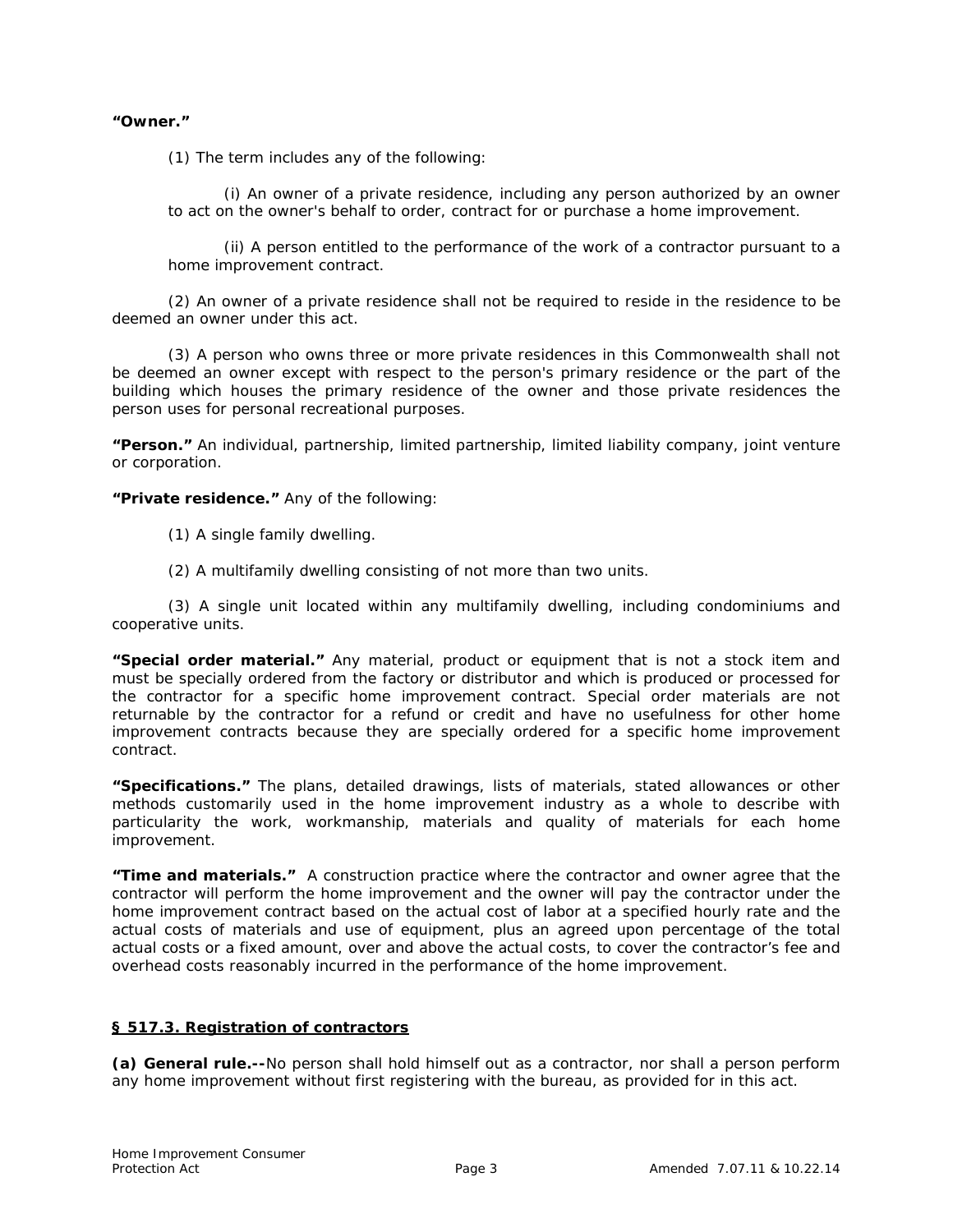**(b) Public access to registration information.--**The bureau shall maintain a toll-free telephone number from which a caller can obtain information as to whether a contractor is registered with the bureau pursuant to this act, as well as information that may be obtained on the bureau's Internet website.

**(c) Confidentiality of personal information.--**The bureau shall create a policy for the disclosure of personal information to the public. The bureau may not disclose to the public a contractor's Social Security number, driver's license number or any confidential information prohibited by law from being disclosed, provided that a contractor's home address and home telephone number shall be disclosed only if it is also used as the contractor's business address and business telephone number.

**(d) Nongrant or renewal of license.--**The Department of Banking shall not grant or renew a license to any person registered, or required to be registered, as a home improvement contractor pursuant to any of the following:

(1) The former act of December 12, 1980 (P.L. 1179, No. 219)<sup>3</sup>, known as the Secondary Mortgage Loan Act.

(2) The act of December 22, 1989 (P.L. 687, No. 90)<sup>4</sup>, known as the Mortgage Bankers and Brokers and Consumer Equity Protection Act.

## **[§ 517.4. Procedures for registration as a contractor](http://web2.westlaw.com/find/default.wl?tc=-1&docname=LK(%22PS73S517.4%22)&rp=%2ffind%2fdefault.wl&sv=Split&rs=WLW11.10&db=PA-ST-ANN&tf=-1&findtype=l&fn=_top&mt=79&vr=2.0&pbc=2385BF34&ordoc=N337DBFB0C7B511DD96CB9AA31E294984)**

#### **(a) Application.--**

(1) A person shall apply to the bureau in writing or electronically via a secure Internet connection, if permitted by the bureau, on a form provided by the bureau. The application shall include the following information:

(i) For an individual applicant, all of the following:

(A) Name.

(B) Date of birth.

(C) Home address and home telephone number.

(D) Driver's license number, a copy of an identification card issued by the state in which the individual resides or other form of identification as permitted by the bureau.

- (E) Business name, address and telephone number.
- (F) Federal employer identification number, if applicable.
- (G) Social Security number.

(H) All prior business names and addresses of home improvement businesses operated by the individual.

<sup>3</sup> 7 P.S. § 6601, *et seq*.

<sup>4</sup> 63 P.S. § 456.101, *et seq*.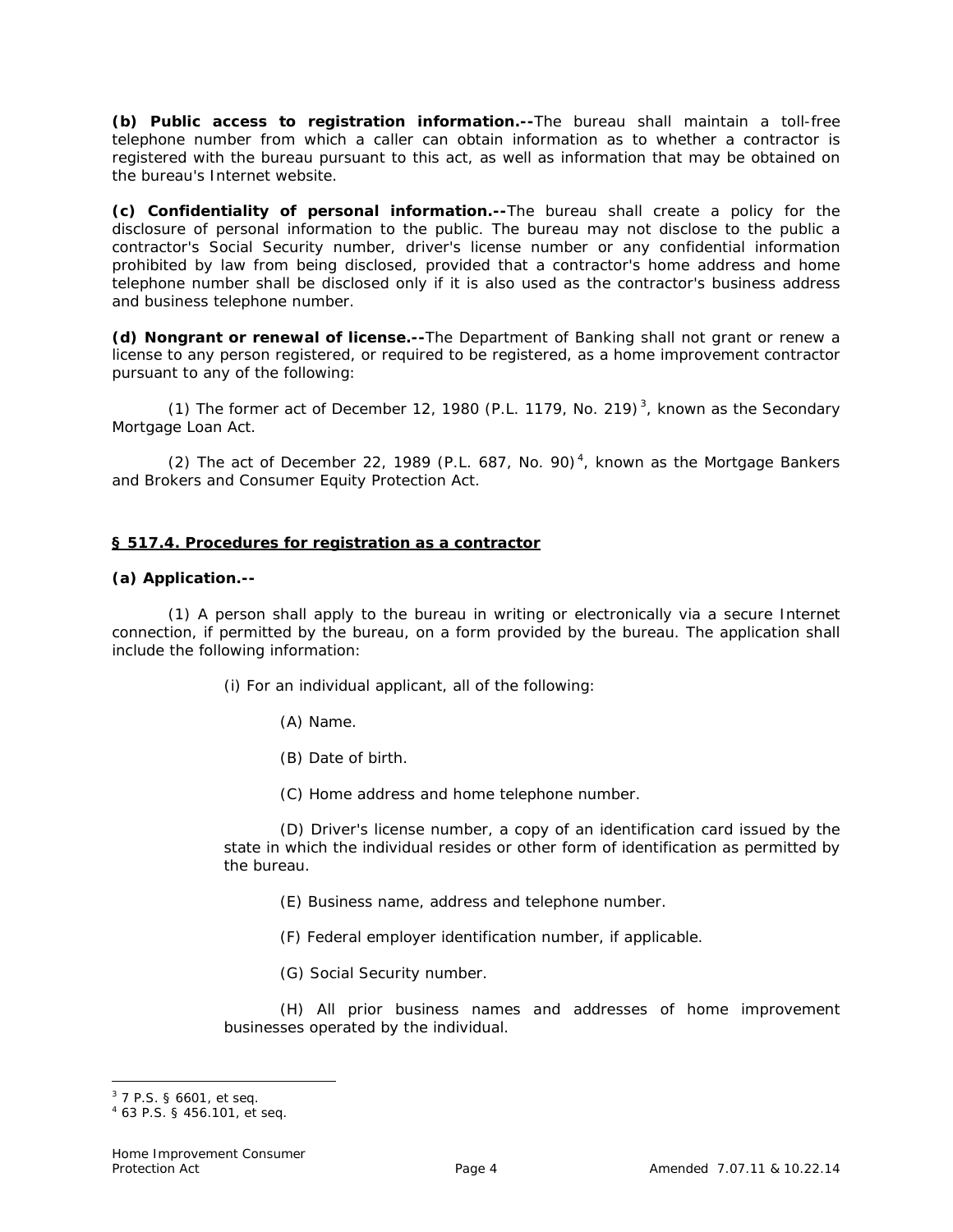(ii) For a general partnership applicant, all of the following:

(A) Name of each partner.

(B) Date of birth of each partner.

(C) Home address and home telephone number of each partner.

(D) Driver's license number or a copy of an identification card issued by the state in which the partner resides, of each partner.

(E) Partnership name, address and telephone number.

(F) Federal employer identification number, if applicable.

(G) Social Security number of each partner.

(H) All prior business names and addresses of home improvement businesses operated by the applicant and each partner.

(iii) For a corporation, limited liability company or limited partnership, all of the following:

(A) Name of each officer, manager and general partner.

(B) Date of birth of each officer, manager and general partner.

(C) Home address and home telephone number of each officer, manager and general partner.

(D) Driver's license number or a copy of an identification card issued by the state in which the individual resides, of each officer, manager and general partner.

(E) Entity's name, address and telephone number.

(F) Federal employer identification number, if applicable.

(G) Social Security number of each officer, manager and general partner.

(H) Name of each director or each individual holding greater than a 5% equity interest in the entity.

(I) All prior business names and addresses of home improvement businesses operated by each officer, manager and general partner.

(iv) For an out-of-State corporation, limited liability or limited partnership, the name and address of the entity's resident agent or registered office provider within this Commonwealth and any registration number or license number issued to the entity by its home state or political subdivision of such other state, if applicable.

(v) For a joint venture applicant, the name, address and telephone number of the joint venture, as well as the name, address and telephone number of each party to the joint venture. When the parties to a joint venture include business entities, the information required from such entities pursuant to paragraph (2) and subsection (b) shall also be provided.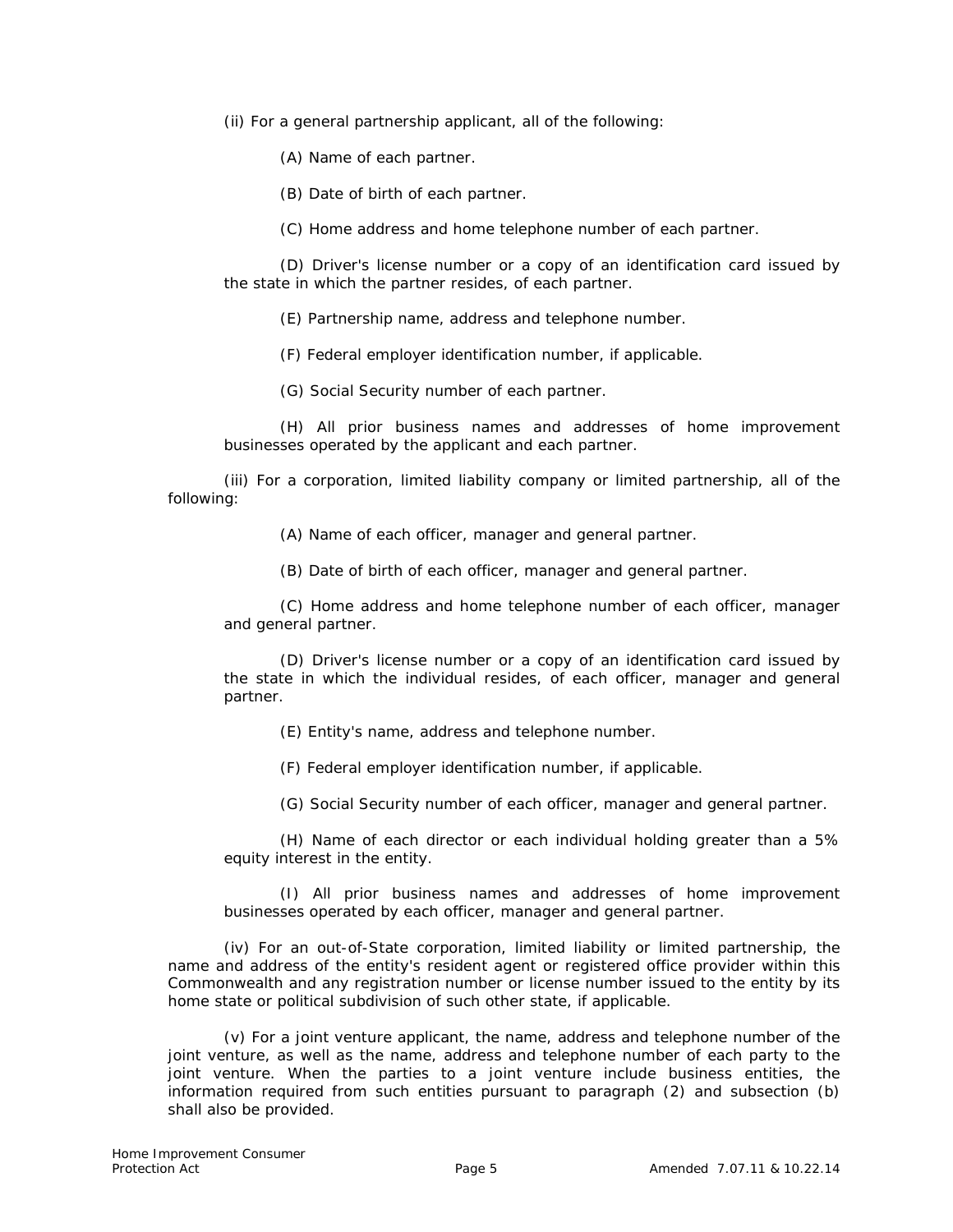(vi) A complete description of the nature of the contracting business of the applicant.

(vii) A statement whether:

(A) The individual or individuals making application, even if doing so as part of a business entity application, has ever been convicted of a criminal offense related to a home improvement transaction, fraud, theft, a crime of deception or a crime involving fraudulent business practices, as well as a statement whether the applicant has ever filed a petition in bankruptcy or, within the last ten years, received a final civil judgment entered against the applicant or businesses in which the applicant held an interest that was related to a home improvement transaction.

(B) The applicant's certificate or a similar certificate or license issued by any other state or political subdivision thereof has ever been revoked or suspended pursuant to an order issued by a court of competent jurisdiction and, if so, the current status of the certificate or similar certificate or license. The statement required by this clause shall include the same information with respect to any other business in which the person making application has or has ever had an interest.

(viii) Whether within the last ten years the applicant has ever been suspended or debarred from participating in any Federal, State, local or not-for-profit program through which public funding or other assistance is provided to owners for home improvements.

(ix) Proof of liability insurance covering personal injury in an amount not less than \$50,000 and insurance covering property damage caused by the work of a home improvement contractor in an amount not less than \$50,000. For the purpose of this subparagraph, proof of insurance may include information attested to by an applicant that the applicant is self-insured and the bureau shall develop forms for this purpose and make them available to applicants. The bureau may determine the sufficiency of the selfinsurance and the manner in which it is maintained in compliance with this act.

(2) Information requested in paragraph (1)(i) through (v) shall be for a ten-year period, prior to the time of registration. The applicant shall provide information prior to the last ten years or, as further clarification of the information provided, if the bureau requests such information.

**(b) Reporting of multiple registrations or licensures.--**Any registered contractor in this Commonwealth who is registered or licensed as a home improvement contractor in any other state, or political subdivision thereof, shall report this information to the bureau on the initial registration and biennial registration application. Any disciplinary action taken in such other jurisdiction shall be reported to the bureau on the initial registration application or, if such action occurred subsequent to submission of an initial application, on the biennial registration application or within 90 days of final disposition, whichever is sooner. Multiple registrations or licensures shall be noted by the bureau on the contractor's registration, and such state, or political subdivision thereof, shall be notified by the bureau of any disciplinary actions taken against such contractor in this Commonwealth.

**(c) Reporting of changes in registration information.—**Any contractor required to register under this act shall update the information required to be included in the contractor's application for registration within 30 days after any change in the required information. No fee shall be required for updating the information in an active registration.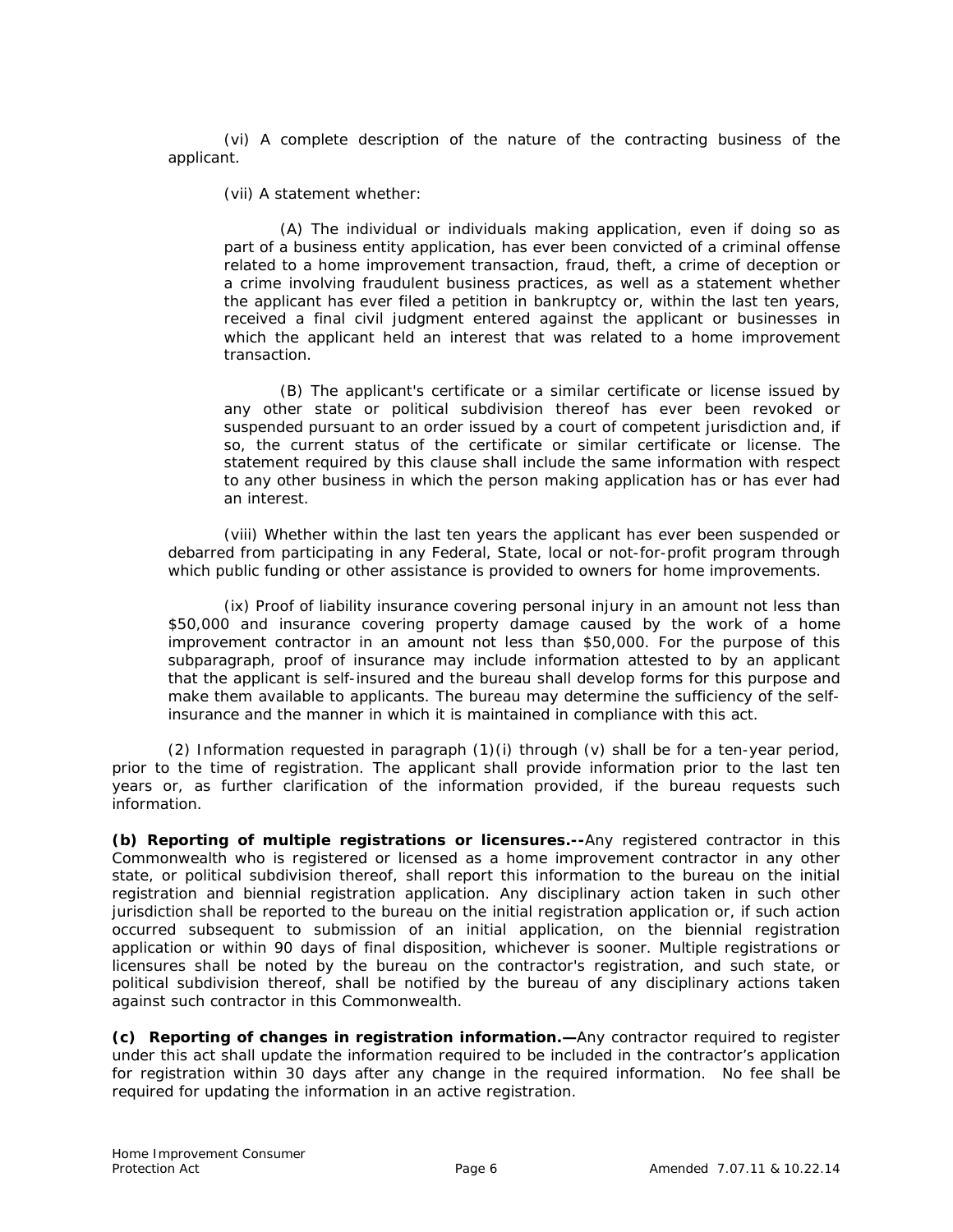## **[§ 517.5. Application fees](http://web2.westlaw.com/find/default.wl?tc=-1&docname=LK(%22PS73S517.5%22)&rp=%2ffind%2fdefault.wl&sv=Split&rs=WLW11.10&db=PA-ST-ANN&tf=-1&findtype=l&fn=_top&mt=79&vr=2.0&pbc=2385BF34&ordoc=N337DBFB0C7B511DD96CB9AA31E294984)**

**(a) Amount.--**Each application for a certificate for a home improvement contractor or renewal of that certificate shall be accompanied by a fee of \$50. After completion of the application and payment of the fee, the bureau shall issue the home improvement contractor a registration certificate identifying the name of the individual contractor, name and address of the business and a registration number. Renewals shall be on a biennial basis.

## **(b) Home Improvement Account.--**

(1) A restricted revenue account known as the Home Improvement Account is established in the General Fund. All fees and penalties collected under this act after the effective date of this subsection shall be deposited into the Home Improvement Account, which account shall be interest bearing.

(2) The funds in the Home Improvement Account and any interest earned on the funds may be appropriated to the Attorney General for administering and enforcing the provisions of this act and to protect consumers with respect to home improvements through consumer education and other means.

## **[§ 517.6. Proof of registration](http://web2.westlaw.com/find/default.wl?tc=-1&docname=LK(%22PS73S517.6%22)&rp=%2ffind%2fdefault.wl&sv=Split&rs=WLW11.10&db=PA-ST-ANN&tf=-1&findtype=l&fn=_top&mt=79&vr=2.0&pbc=2385BF34&ordoc=N337DBFB0C7B511DD96CB9AA31E294984)**

A contractor shall include its registration number in all advertisements distributed within this Commonwealth and on all contracts, estimates and proposals with owners in this Commonwealth. This section shall apply to all advertisements, contracts, estimates and proposals created by a contractor after the effective date of this act.

#### **[§ 517.7. Home improvement contracts](http://web2.westlaw.com/find/default.wl?tc=-1&docname=LK(%22PS73S517.7%22)&rp=%2ffind%2fdefault.wl&sv=Split&rs=WLW11.10&db=PA-ST-ANN&tf=-1&findtype=l&fn=_top&mt=79&vr=2.0&pbc=2385BF34&ordoc=N337DBFB0C7B511DD96CB9AA31E294984)**

**(a) Requirements.--**No home improvement contract shall be valid or enforceable against an owner unless it:

(1) Is in writing and legible and contains the home improvement contractor registration number of the performing contractor.

(2) Is signed by all of the following:

(i) The owner, his agent or other contracted party.

(ii) The contractor or a salesperson on behalf of a contractor.

(3) Contains the entire agreement between the owner and the contractor, including attached copies of all required notices.

(4) Contains the date of the transaction.

(5) Contains the name, address and telephone number of the contractor. For the purposes of this paragraph, a post office box number alone shall not be considered an address.

(6) Contains the approximate starting date and completion date.

(7) Includes a description of the work to be performed, the materials to be used and a set of specifications that cannot be changed without a written change order signed by the owner and the contractor.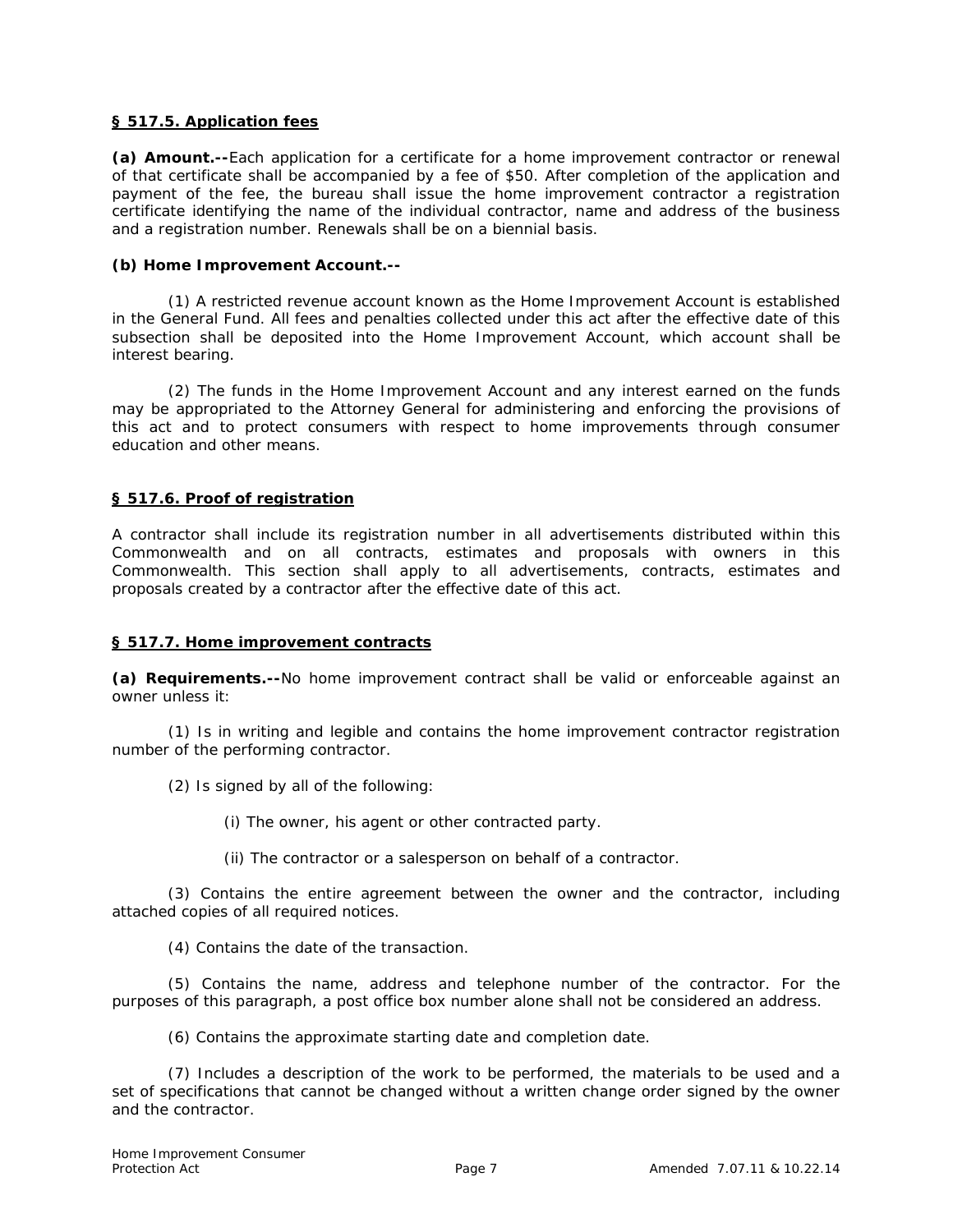(8) Includes the total sales price due under the contract or includes a time and materials provision wherein contractor and owner agree in writing to the performance of the home improvement by the contractor and payment for the home improvement by the owner, based on time and materials. If the contract includes a time and materials provision:

(i) The contractor shall provide an initial cost estimate in writing to the owner before any performance of the home improvement commences.

(ii) The contract shall state:

(A) The dollar value of the initial cost estimate for the services to be performed under the time and materials provision.

(B) That the cost of the services to be performed under the time and materials provision may not exceed 10% above the dollar value indicated in the initial cost estimate.

(C) The total potential cost of the services to be performed under the time and materials provision, including the initial cost estimate and the 10% referenced in clause (B), expressed in actual dollars.

(D) A statement that the cost of the services to be performed under the time and materials provision shall not be increased over the initial cost estimate plus a 10% increase without a written change order signed by the owner and contractor.

(9) Includes the amount of any down payment plus any amount advanced for the purchase of special order materials. The amount of the down payment and the cost of the special order materials must be listed separately.

(10) Includes the names, addresses and telephone numbers of all subcontractors on the project known at the date of signing the contract. For the purposes of this paragraph, a post office box number alone shall not be considered an address.

(11) Except as provided in section  $12^5$ , agrees to maintain liability insurance covering personal injury in an amount not less than \$50,000 and insurance covering property damage caused by the work of a home improvement contractor in an amount not less than \$50,000 and identifies the current amount of insurance coverage maintained at the time of signing the contract.

(12) Includes the toll-free telephone number under section  $3(b)^6$ .

(13) Includes a notice of the right of rescission under subsection (b).

**(b) Right of rescission.--**An individual signing a home improvement contract, except as provided in the emergency provisions of section 7 of the act of December 17, 1968 (P.L. 1224, No. 387)<sup>7</sup>, known as the Unfair Trade Practices and Consumer Protection Law, shall be permitted to rescind the contract without penalty regardless of where the contract was signed, within three business days of the date of signing.

l

<sup>5</sup> 73 P.S. § 517.12.

<sup>6</sup> 73 P.S. § 517.3.

<sup>7</sup> 73 P.S. § 201-7.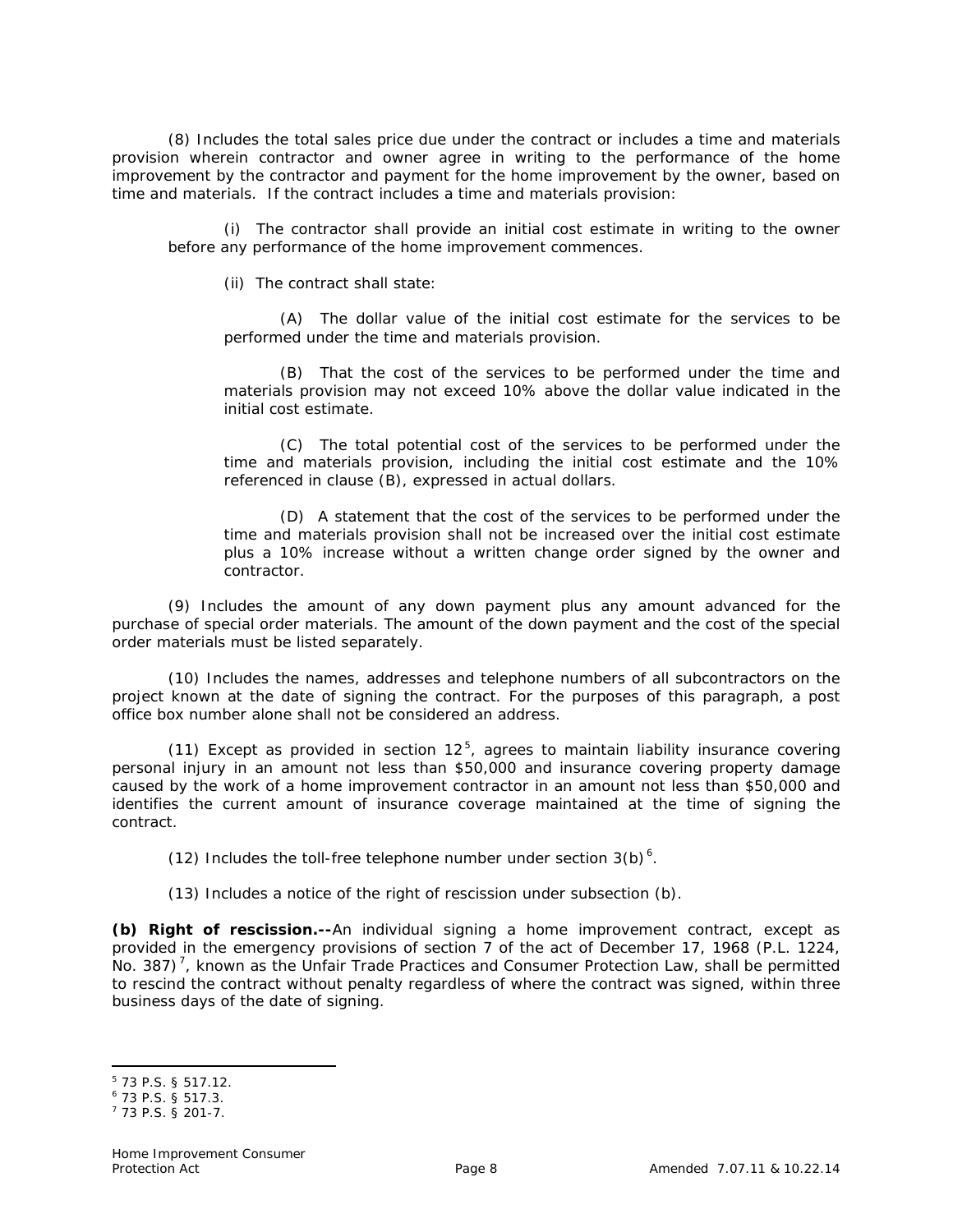**(c) Copy to be provided.--**A contractor or salesperson shall provide and deliver to the owner, without charge, a completed copy of the home improvement contract at the time the contract is executed which shall contain all required notices.

**(d) Arbitration clause.--**Nothing in this act shall preclude the court from setting aside an arbitration clause on any basis permitted under Pennsylvania law. If the contract contains an arbitration clause, it shall meet the following requirements or be deemed void by the court upon motion of either party, filed prior to the commencement of arbitration:

(1) The text of the clause must be in capital letters.

(2) The text shall be printed in 12-point boldface type and the arbitration clause must appear on a separate page from the rest of the contract.

(3) The clause shall contain a separate line for each of the parties to indicate their assent to be bound thereby.

(4) The clause shall not be effective unless both parties have assented as evidenced by signature and date, which shall be the date on which the contract was executed.

(5) The clause shall state clearly whether the decision of the arbitration is binding on the parties or may be appealed to the court of common pleas.

(6) The clause shall state whether the facts of the dispute, related documents and the decision are confidential.

**(e) Voidable clauses.--**If a home improvement contract contains any of the following clauses, the home improvement contract shall be voidable by the owner:

(1) A hold harmless clause.

(2) A waiver of Federal, State or local health, life, safety or building code requirements.

(3) A confession of judgment clause.

(4) A waiver of any right to a jury trial in any action brought by or against the owner.

(5) (Reserved).

(6) An assignment of or order for payment of wages or other compensation for services.

(7) A provision by which the owner agrees not to assert any claim or defense arising out of the contract.

(8) A provision that the contractor shall be awarded attorney fees and costs.

(9) A clause by which the owner relieves the contractor from liability for acts committed by the contractor or the contractor's agents in the collection of any payments or in the repossession of any goods.

(10) A waiver of any rights provided under this act.

(11) A provision providing for the automatic or recurring renewal of any provisions of the agreement, unless: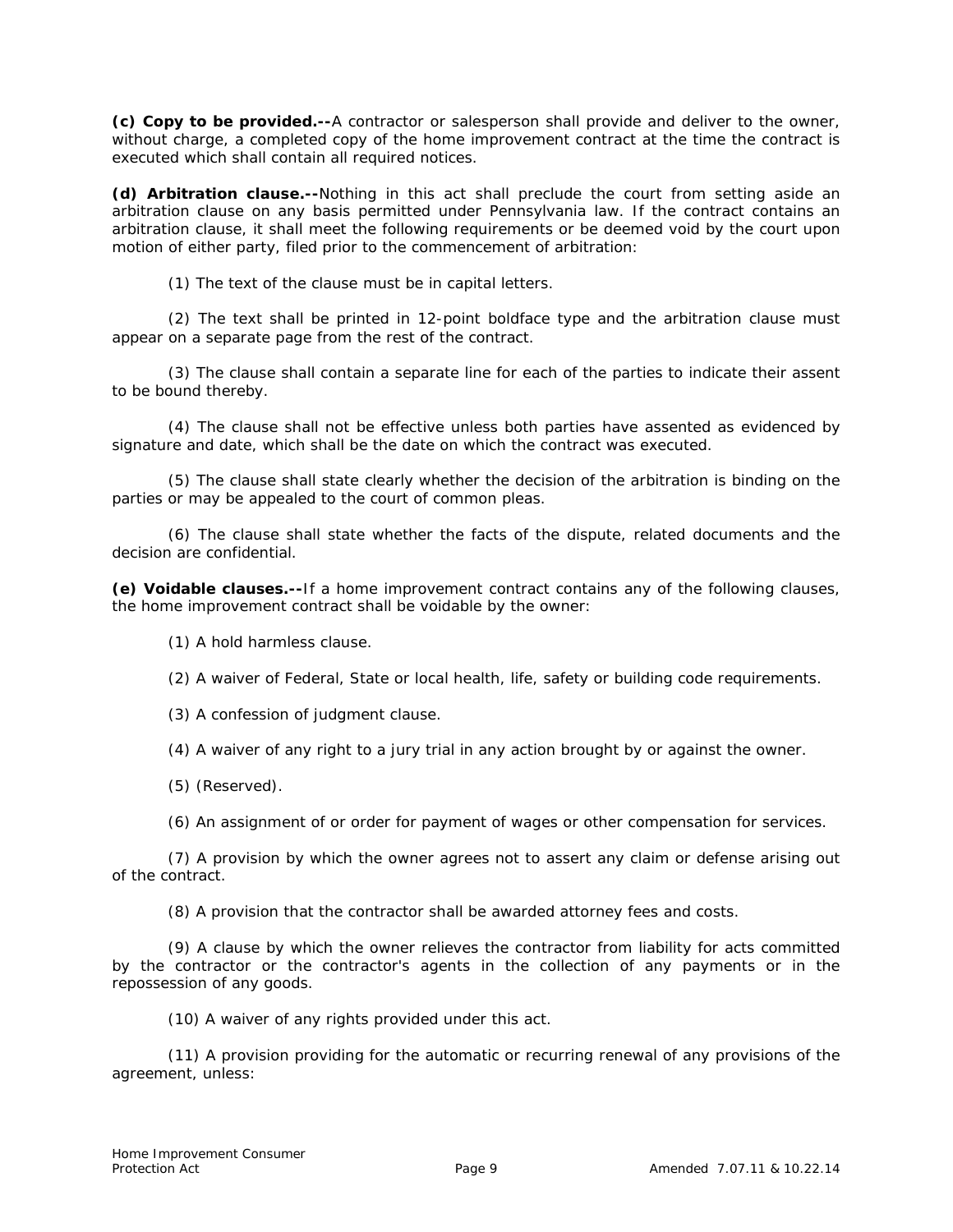(i) the contract establishes a procedure by which the owner can choose not to renew the provision or provisions, thereby avoiding any new fees or charges, by providing written notice to the contractor via first class mail postmarked no later than three business days prior to any renewal;

(ii) such procedure is clearly and conspicuously disclosed in the agreement; and

(iii) the contract includes a provision requiring the contractor to notify the owner of any automatic or recurring renewal, and the owner's option to cancel such renewal, by mail, not earlier than 20 days and not later than ten days prior to the date of any such renewal.

**(f) Home improvement retailer contracts.--**A home improvement retailer having a net worth of more than \$50,000,000 or an employee of that retailer that does not perform home improvements shall comply with the provisions of this subsection. No home improvement contract issued by a home improvement retailer having a net worth of more than \$50,000,000 or an employee of that retailer shall be valid or enforceable against an owner unless the contract:

(1) Is in writing and legible and contains all of the following:

(i) The name, address and telephone number of the retailer.

(ii) The name of the person signing the contract on behalf of the retailer and the person's position with the retailer or the person's authority to sign the contract.

(iii) The signature of the owner, the owner's agent or other contracted party.

(2) Complies with subsections (a)(3), (4), (6), (7), (8) and (9), (b), (c), (d) and (e).

**(g) Contractor's recovery right.--**Nothing in this section shall preclude a contractor who has complied with subsection (a) from the recovery of payment for work performed based on the reasonable value of services which were requested by the owner if a court determines that it would be inequitable to deny such recovery.

#### **[§ 517.8. Home improvement fraud](http://web2.westlaw.com/find/default.wl?tc=-1&docname=LK(%22PS73S517.8%22)&rp=%2ffind%2fdefault.wl&sv=Split&rs=WLW11.10&db=PA-ST-ANN&tf=-1&findtype=l&fn=_top&mt=79&vr=2.0&pbc=2385BF34&ordoc=N337DBFB0C7B511DD96CB9AA31E294984)**

**(a) Offense defined.--**A person commits the offense of home improvement fraud if, with intent to defraud or injure anyone or with knowledge that he is facilitating a fraud or injury to be perpetrated by anyone, the actor:

(1) makes a false or misleading statement to induce, encourage or solicit a person to enter into any written or oral agreement for home improvement services or provision of home improvement materials or to justify an increase in the previously agreed upon price;

(2) receives any advance payment for performing home improvement services or providing home improvement materials and fails to perform or provide such services or materials when specified in the contract taking into account any force majeure or unforeseen labor strike that would extend the time frame or unless extended by agreement with the owner and fails to return the payment received for such services or materials which were not provided by that date;

(3) while soliciting a person to enter into an agreement for home improvement services or materials, misrepresents or conceals the contractor's or salesperson's real name, the name of the contractor's business, the contractor's business address or any other identifying information;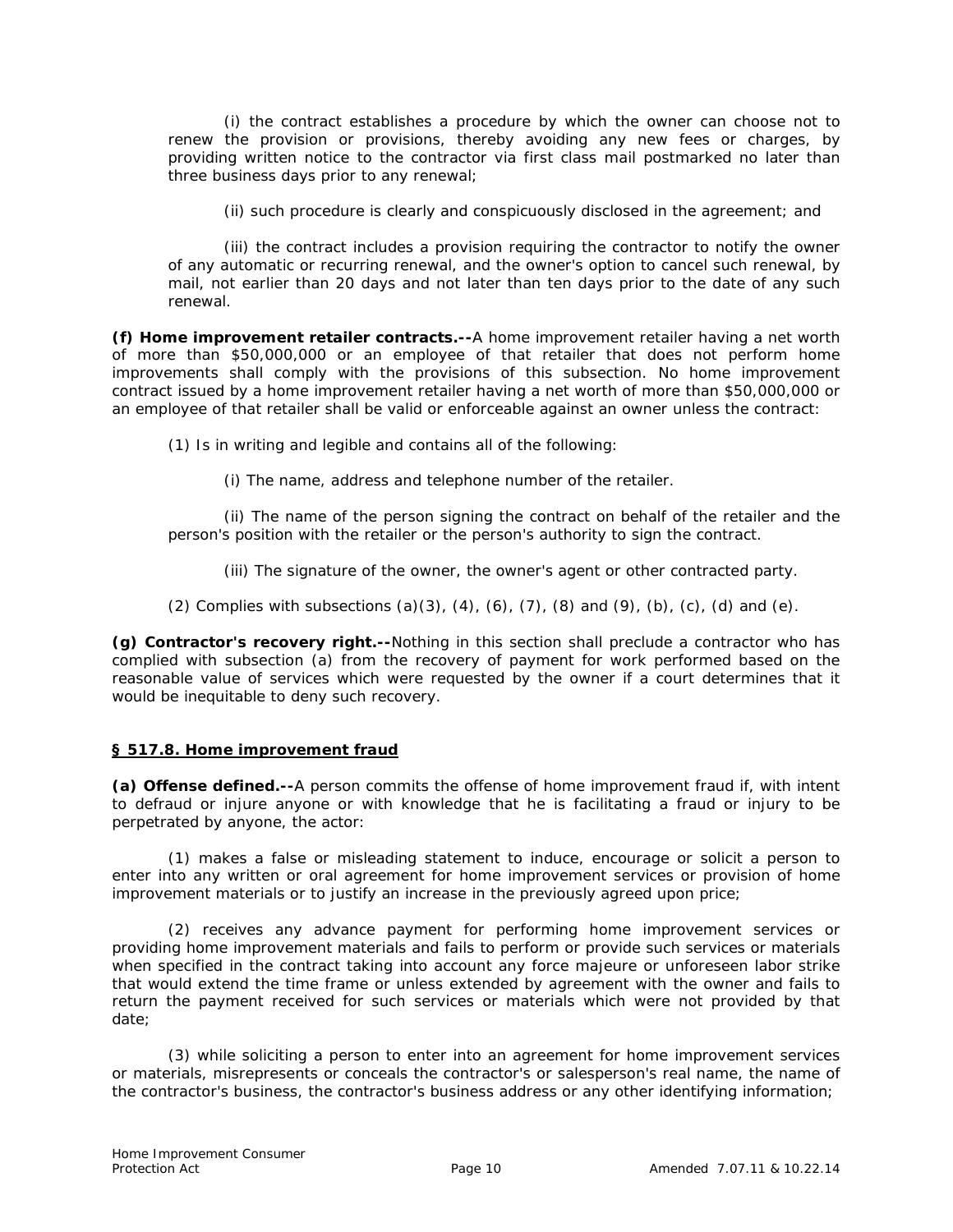(4) damages a person's property with the intent to induce, encourage or solicit that person to enter into a written or oral agreement for performing home improvement services or providing home improvement materials;

(5) misrepresents himself or another as an employee or agent of the Federal, Commonwealth or municipal government, any other governmental unit or any public utility with the intent to cause a person to enter into any agreement for performing home improvement services or providing home improvement materials;

(6) misrepresents an item as a special order material or to misrepresent the cost of the special order material;

(7) alters a home improvement agreement, mortgage, promissory note or other document incident to performing or selling a home improvement without the consent of the consumer; or

(8) directly or indirectly publishes a false or deceptive advertisement in violation of State law governing advertising about home improvement.

**(b) Prosecution.--**Prosecutions under this section shall not bar prosecution or conviction for any other crimes.

#### **(c) Grading.--**

(1) A violation of subsection  $(a)(1)$ ,  $(3)$ ,  $(4)$ ,  $(5)$ ,  $(6)$ ,  $(7)$  or  $(8)$  constitutes:

(i) a felony of the third degree if the amount involved exceeds \$2,000; or

(ii) a misdemeanor of the first degree if the amount involved is \$2,000 or less or if the amount involved cannot be satisfactorily ascertained.

(2) A violation of subsection (a)(2) constitutes:

(i) a felony of the third degree if the amount of the payment retained exceeds \$2,000; or

(ii) a misdemeanor of the first degree if the amount of the payment retained is \$2,000 or less or if the amount of the payment cannot be satisfactorily ascertained.

(3) Amounts involved pursuant to one scheme or course of conduct, whether involving one or more victims, may be aggregated in determining the grade of the offense pursuant to subsection (a).

(4) Where a person commits an offense under subsection (a) and the victim is 60 years of age or older, the grading of the offense shall be one grade higher than specified in paragraphs (1), (2) and (3). This paragraph shall not be applicable to persons whose sentence would be enhanced pursuant to paragraph (5).

(5) Notwithstanding any other provision of this section, where a person commits a second or subsequent offense described in subsection (a), the offense will constitute a felony of the second degree regardless of the amount of money involved. For this paragraph to be applicable, the second or subsequent offense must have occurred after the first conviction. Paragraph (4) shall not be applicable to persons whose sentences would be enhanced pursuant to this paragraph.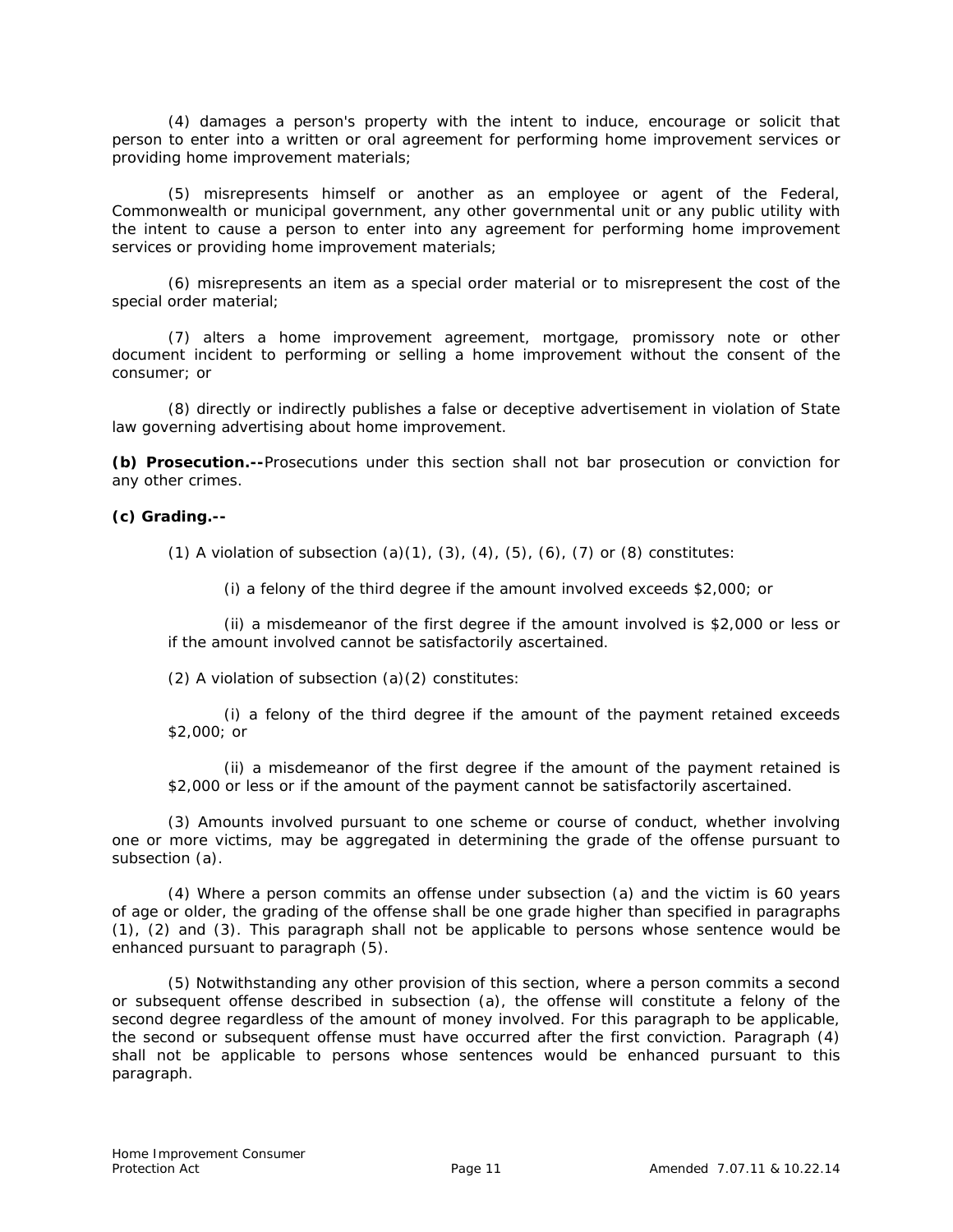(6) In addition to any other penalty imposed by this act, the court may revoke or suspend the certificate. At the time of sentencing, the court shall state the reasons for such revocation or suspension. A person whose registration has been revoked or suspended may petition the court of original jurisdiction for reinstatement after a period of five years from the date of revocation or suspension, or as specified in the court's order. The Administrative Office of Pennsylvania Courts shall report to the bureau any suspension or revocation of a certificate ordered by a court.

## **(d) Jurisdiction.--**

(1) The district attorneys of the several counties shall have the authority to investigate and to institute criminal proceedings for any violation of this section.

(2) In addition to the authority conferred upon the Attorney General by the act of October 15, 1980 (P.L. 950, No. 164)<sup>8</sup>, known as the Commonwealth Attorneys Act, the Attorney General shall have the authority to investigate and institute criminal proceedings for any violation of this section or any series of such violations involving more than one county of this Commonwealth or involving any county of this Commonwealth and another state. No person charged with a violation of this section by the Attorney General shall have standing to challenge the authority of the Attorney General to investigate or prosecute the case, and, if any such challenge is made, the challenge shall be dismissed and no relief shall be available in the courts of this Commonwealth to the person making the challenge.

## **[§ 517.9. Prohibited acts](http://web2.westlaw.com/find/default.wl?tc=-1&docname=LK(%22PS73S517.9%22)&rp=%2ffind%2fdefault.wl&sv=Split&rs=WLW11.10&db=PA-ST-ANN&tf=-1&findtype=l&fn=_top&mt=79&vr=2.0&pbc=2385BF34&ordoc=N337DBFB0C7B511DD96CB9AA31E294984)**

No person shall:

(1) Fail to register as required by this act.

(2) Fail to refund the amount paid for a home improvement within ten days of either the acceptance and execution of a return receipt for certified mail containing a written request for a refund or the refusal to accept the certified mail sent to the contractor's last known address if all of the following apply:

(i) No substantial portion of the contracted work has been performed at the time of the request.

(ii) More than 45 days have elapsed since the starting date specified in the written contract.

(3) Accept a municipal certificate of occupancy or other proof that performance of a home improvement contract is complete or satisfactorily concluded with knowledge that the document or proof is false and the performance is incomplete.

(4) Utter, offer or use a completion certificate or other proof that a home improvement contract is complete or satisfactorily concluded when the person knows or has reason to know that the document or proof is false and is made to accomplish any of the following:

(i) Make or accept an assignment or negotiation of the right to receive payment under a home improvement contract.

<sup>8</sup> 71 P.S. § 732-101, *et seq*.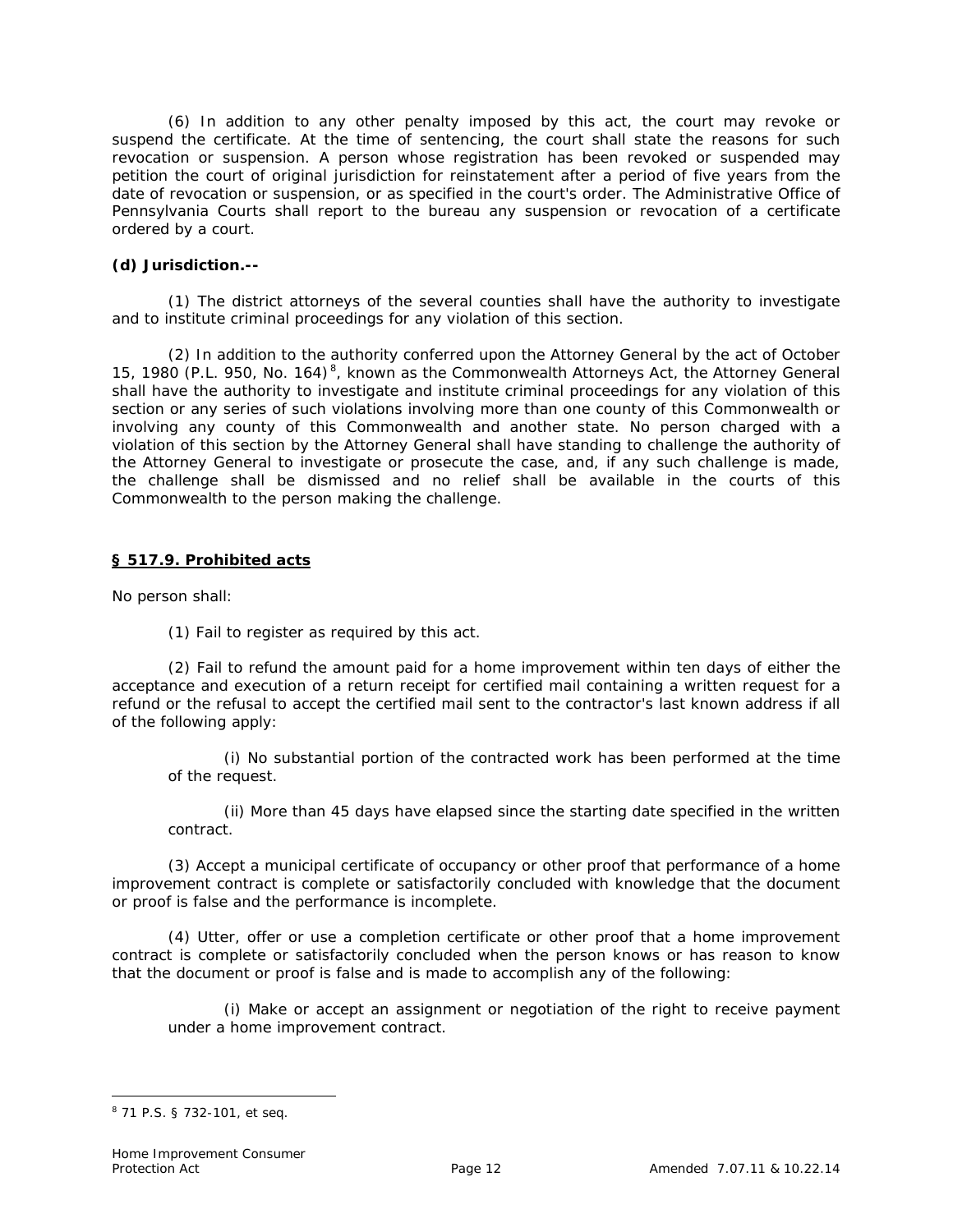(ii) Get or grant credit or a loan on security of the right to receive payment under a home improvement contract.

(5) Abandon or fail to perform, without justification, any home improvement contract or project engaged in or undertaken by a contractor. For the purposes of this paragraph, the term "justification" shall include nonpayment by the owner as required under the contract or any other violation of the contract by the owner.

(6) Deviate from or disregard plans or specifications, in any material respect, without a written change order dated and signed by both the contractor and owner, which contains the accompanying price changes for each deviation.

(7) Prepare, arrange, accept or participate in the financing of a home improvement contract with knowledge that the home improvement contract states a greater monetary obligation than the actual price of the home improvement.

(8) Advertise or offer, by any means, to perform a home improvement if the person does not intend to do any of the following:

(i) Accept a home improvement contract.

(ii) Perform the home improvement.

(iii) Charge for the home improvement at the price advertised or offered.

(9) Demand or receive any payment for a home improvement before the home improvement contract is signed.

(10) (i) Except as provided under subparagraph (ii), for a home improvement contract in which the total price is more than \$5,000, receive a deposit in excess of:

(A) one-third of the home improvement contract price; or

(B) one-third of the home improvement contract price plus the cost of special order materials that will be ordered, as designated in the written contract.

 (ii) The provisions of subparagraph (i) shall not apply to a home improvement retailer, regardless of net worth, who does all of the following:

> (A) Posts an irrevocable letter of credit payable to the bureau for the use and benefit of every person protected by the provisions of this subparagraph in a form approved by the bureau, in the amount of \$100,000 per store location but not to exceed \$2,000,000 for a home improvement retailer that has multiple stores.

> (B) Ensures that its contractors are registered under this act and have proof of liability insurance as defined in section  $4(a)(1)(ix)^9$ .

 (iii) In the event of a dispute with a home improvement retailer or a contractor authorized to do work on behalf of the home improvement retailer, an owner may file with the bureau a complaint against the home improvement retailer and request a draw upon the home improvement retailer's letter of credit. The following shall apply:

 $9$  73 P.S. § 517.4.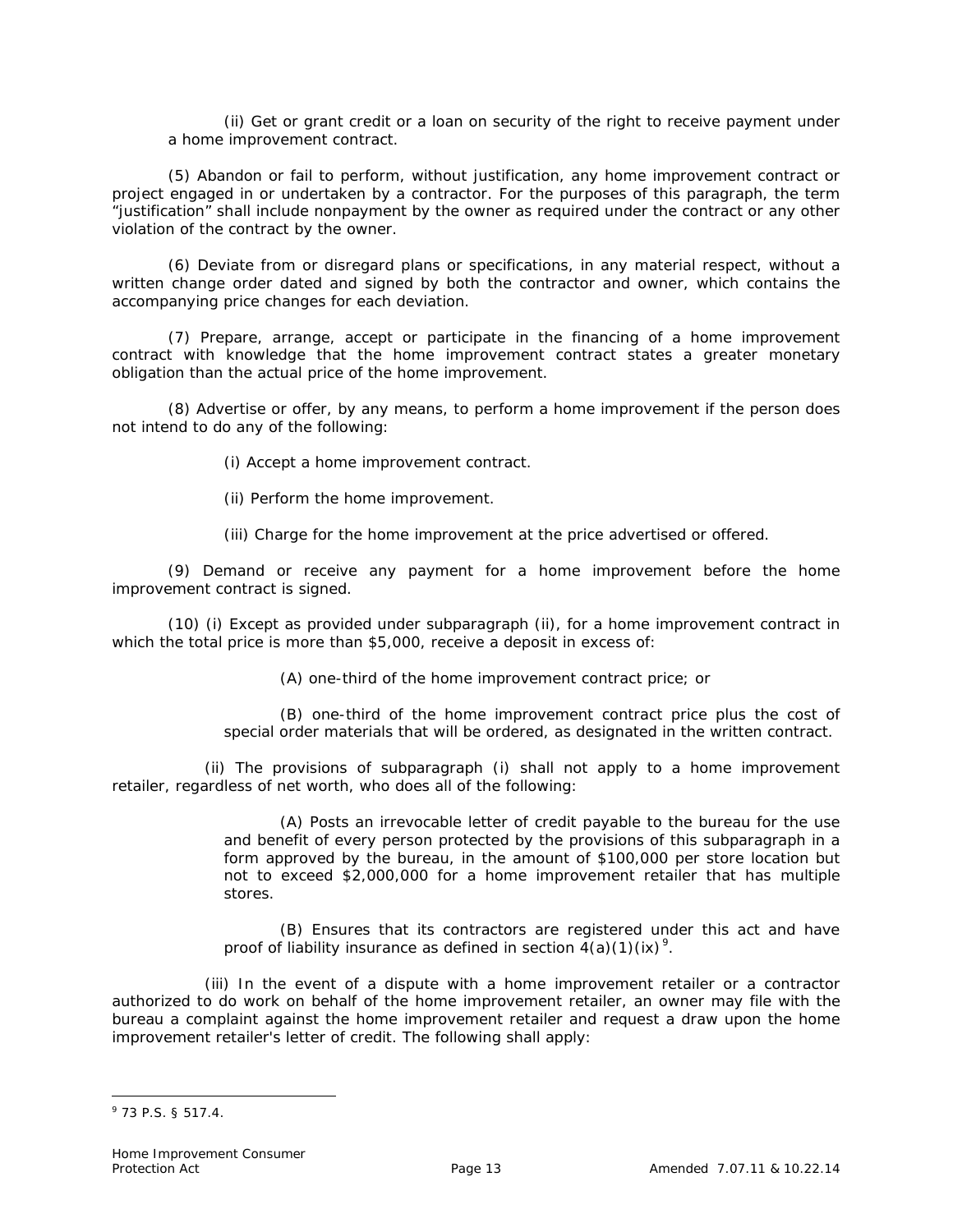(A) Upon receipt of a complaint, the bureau shall notify the home improvement retailer and investigate the complaint.

(B) Upon a determination by the bureau that the home improvement retailer is in default of the contract, the bureau may, after providing notice to the home improvement retailer, draw upon the irrevocable letter of credit to satisfy a consumer's complaint as part of its mediation process or a civil action brought under the act of December 17, 1968 (P.L.1224, No.387)<sup>10</sup>, known as the Unfair Trade Practices and Consumer Protection Law.

(C) A home improvement retailer with two draws on an irrevocable letter of credit within a two-year period issued for the purposes of this subparagraph shall be prohibited from posting an irrevocable letter of credit for purposes of this subparagraph for a period of five years beginning from the date of the second draw and shall be required to comply with subparagraph (i).

(11) While acting as a salesperson, fail to account for or remit to the contractor whom the salesperson represents a payment received in connection with a home improvement.

(12) Subsequent to entering into an agreement for home improvement services or materials, changes the name of the contractor's business, liability insurance information, the contractor's business address or any other identifying information in a fraudulent or deceptive manner likely to cause confusion or misunderstanding without advising the owner in writing within ten days following any such change.

#### **[§ 517.10. Unfair Trade Practices and Consumer Protection Law](http://web2.westlaw.com/find/default.wl?tc=-1&docname=LK(%22PS73S517.10%22)&rp=%2ffind%2fdefault.wl&sv=Split&rs=WLW11.10&db=PA-ST-ANN&tf=-1&findtype=l&fn=_top&mt=79&vr=2.0&pbc=2385BF34&ordoc=N337DBFB0C7B511DD96CB9AA31E294984)**

A violation of any of the provisions of this act shall be deemed a violation of the act of December 17, 1968 (P.L. 1224, No. 387)<sup>11</sup>, known as the Unfair Trade Practices and Consumer Protection Law. Nothing in this act shall preclude an owner from exercising any right provided under the Unfair Trade Practices and Consumer Protection Law.

#### **[§ 517.11. Regulations](http://web2.westlaw.com/find/default.wl?tc=-1&docname=LK(%22PS73S517.11%22)&rp=%2ffind%2fdefault.wl&sv=Split&rs=WLW11.10&db=PA-ST-ANN&tf=-1&findtype=l&fn=_top&mt=79&vr=2.0&pbc=2385BF34&ordoc=N337DBFB0C7B511DD96CB9AA31E294984)**

The bureau may adopt rules and regulations necessary to carry out the provisions of this act.

#### **[§ 517.12. Preemption of local registration](http://web2.westlaw.com/find/default.wl?tc=-1&docname=LK(%22PS73S517.12%22)&rp=%2ffind%2fdefault.wl&sv=Split&rs=WLW11.10&db=PA-ST-ANN&tf=-1&findtype=l&fn=_top&mt=79&vr=2.0&pbc=2385BF34&ordoc=N337DBFB0C7B511DD96CB9AA31E294984)**

Registration under this act shall preclude any requirement of payment of a fee or registration or licensing of any home improvement contractor by any political subdivision. Political subdivisions shall be permitted to require building permits and local enforcement of the building code for that political subdivision, for which a reasonable fee may be charged. This provision does not affect a municipality's responsibilities or authority under the act of November 10, 1999 (P.L. 491, No.  $45$ <sup>12</sup>, known as the Pennsylvania Construction Code Act, or the requirements under section 302(e) of the act of June 2, 1915 (P.L. 736, No. 338) 13, known as the Workers' Compensation Act, regarding workers' compensation. This provision does not affect existing licensing standards in effect on the effective date of this act, with respect to electricians and plumbers and other

l

<sup>10</sup> 73 P.S. § 201-1, *et seq*.

<sup>11</sup> 73 P.S. § 201-1, *et seq*.

<sup>12</sup> 35 P.S. § 7210.101, *et seq*.

<sup>13</sup> 77 P.S. § 462.2.